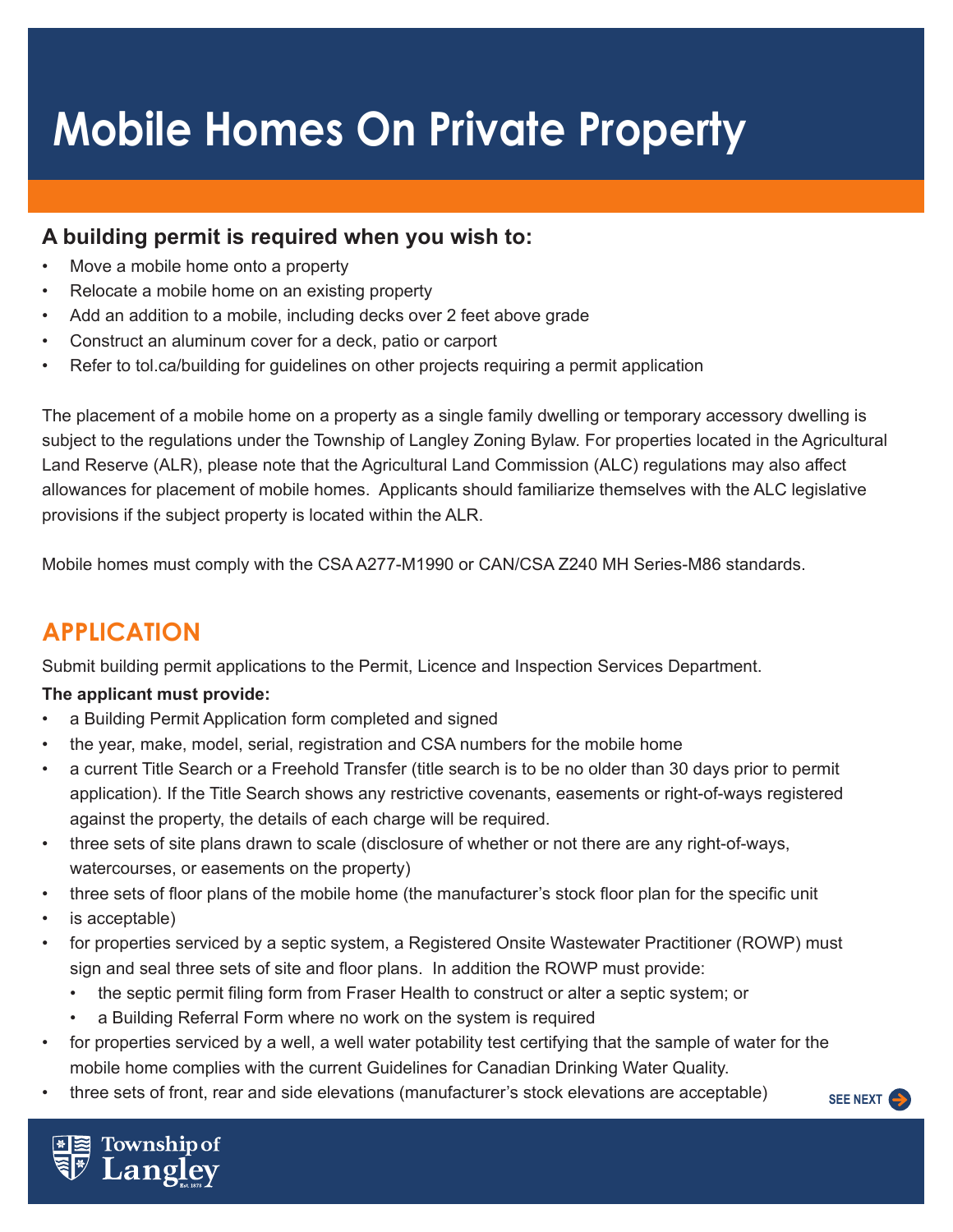- a completed and signed Soil Declaration form
- Tree Cutting and Removal Declaration (for non-ALR properties)
- an Erosion and Sediment Control form signed and dated
- an Agent Authorization form signed by the owner (if applicable)
- The applicant is to obtain the necessary documentation from the Engineering Department to make a Highway's Use Permit Application for the move of the mobile home or manufactured home.

#### **Site Plan:**

- lot shape and size, showing all buildings and setbacks to the property lines and clearly identifying the proposed mobile home
- easements, right-of-ways, and watercourses/bodies of water on the property and the setbacks to the buildings
- over-all building dimensions of the proposed mobile and any existing buildings
- existing and/or proposed elevations at each corner of the building and the finished grades for the side property lines
- septic system and well locations
- all trees to be retained / removed
- driveway location

#### **Foundation and Floor Plans:**

- floor plan of the mobile
- three copies of a typical cross-section showing the foundation and anchoring system for the mobile home

### **Storm Water Management Plan:**

A Storm Water Management Plan sealed and signed by a Civil Engineer may be required in instances where proposed fill is being brought on to the property for the construction of the dwelling, required to indicate:

- the area to be filled is to establish the construction site of the dwelling, and not for the re-grading of the property; and
- grades of property, both existing and proposed

*(This is not an exhaustive listing of all the bylaw and building code requirements. Additional information may be requested during the processing of the building permit application.)*

**Failure to obtain the required Highways Use Permit, and moving a mobile home onto a property without the necessary permits will result in a Bylaw Notice Enforcement Ticket in the amount of \$500.00 being issued to the property owner. The Township of Langley may issue further tickets at the discretion of the department for each day the offence continues.**